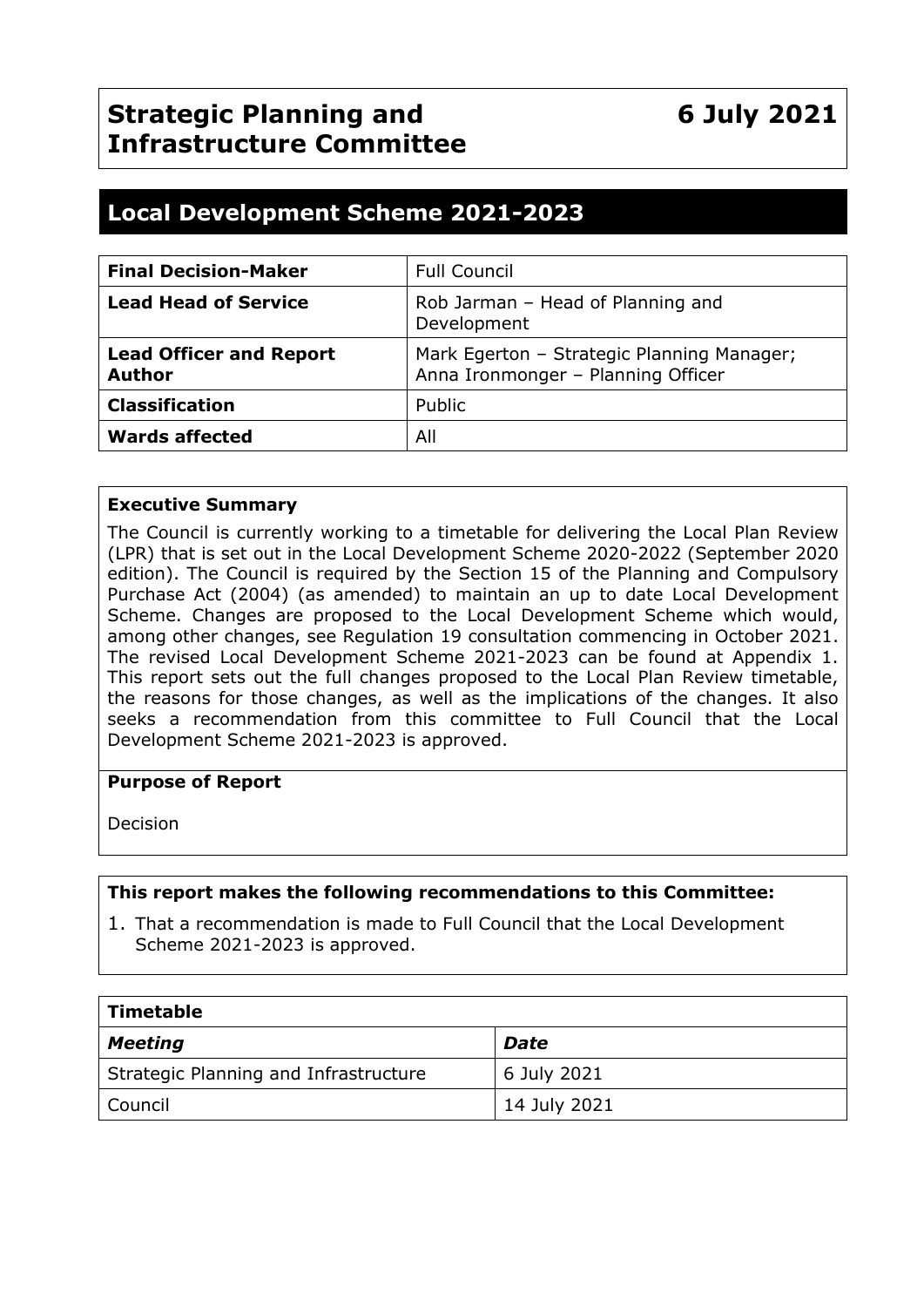# **Local Development Scheme 2021-2023**

### **1. CROSS-CUTTING ISSUES AND IMPLICATIONS**

| <b>Issue</b>                                        | <b>Implications</b>                                                                                                                                                                                                                                                                                                                                                                                                   | Sign-off                                              |
|-----------------------------------------------------|-----------------------------------------------------------------------------------------------------------------------------------------------------------------------------------------------------------------------------------------------------------------------------------------------------------------------------------------------------------------------------------------------------------------------|-------------------------------------------------------|
| <b>Impact on</b><br>Corporate<br><b>Priorities</b>  | The four Strategic Plan objectives are:<br><b>Embracing Growth and Enabling</b><br>Infrastructure<br>Safe, Clean and Green<br><b>Homes and Communities</b><br>A Thriving Place<br>The Local Plan Review (LPR), can contribute to all four<br>objectives.<br>The LPR consultation documents previously agreed by<br>this Committee explain the interrelationship between<br>the Strategic Plan objectives and the LPR. | Rob Jarman<br>Head of<br>Planning and<br>Development  |
| <b>Cross</b><br><b>Cutting</b><br><b>Objectives</b> | The four cross-cutting objectives are:<br>Heritage is Respected<br>Health Inequalities are Addressed and<br>Reduced<br>Deprivation and Social Mobility is<br>Improved<br><b>Biodiversity and Environmental</b><br>Sustainability is respected<br>Similarly, the relationship between these objectives and<br>the LPR is explained in the Scoping, Themes and<br><b>Issues consultation document</b>                   | Rob Jarman,<br>Head of<br>Planning and<br>Development |
| <b>Risk</b><br><b>Management</b>                    | Already covered in the risk section                                                                                                                                                                                                                                                                                                                                                                                   | Rob Jarman,<br>Head of<br>Planning and<br>Development |
| <b>Financial</b>                                    | Provision has been made for the costs of delivering the<br>local plan review within the Council's agreed budget<br>and medium-term financial plan.                                                                                                                                                                                                                                                                    | Section 151<br>Officer &<br>Finance<br>Team]          |
| <b>Staffing</b>                                     | Where possible, the recommendations contained in this<br>report will be manged within existing staff resource.                                                                                                                                                                                                                                                                                                        | Rob Jarman,<br>Head of<br>Planning and<br>Development |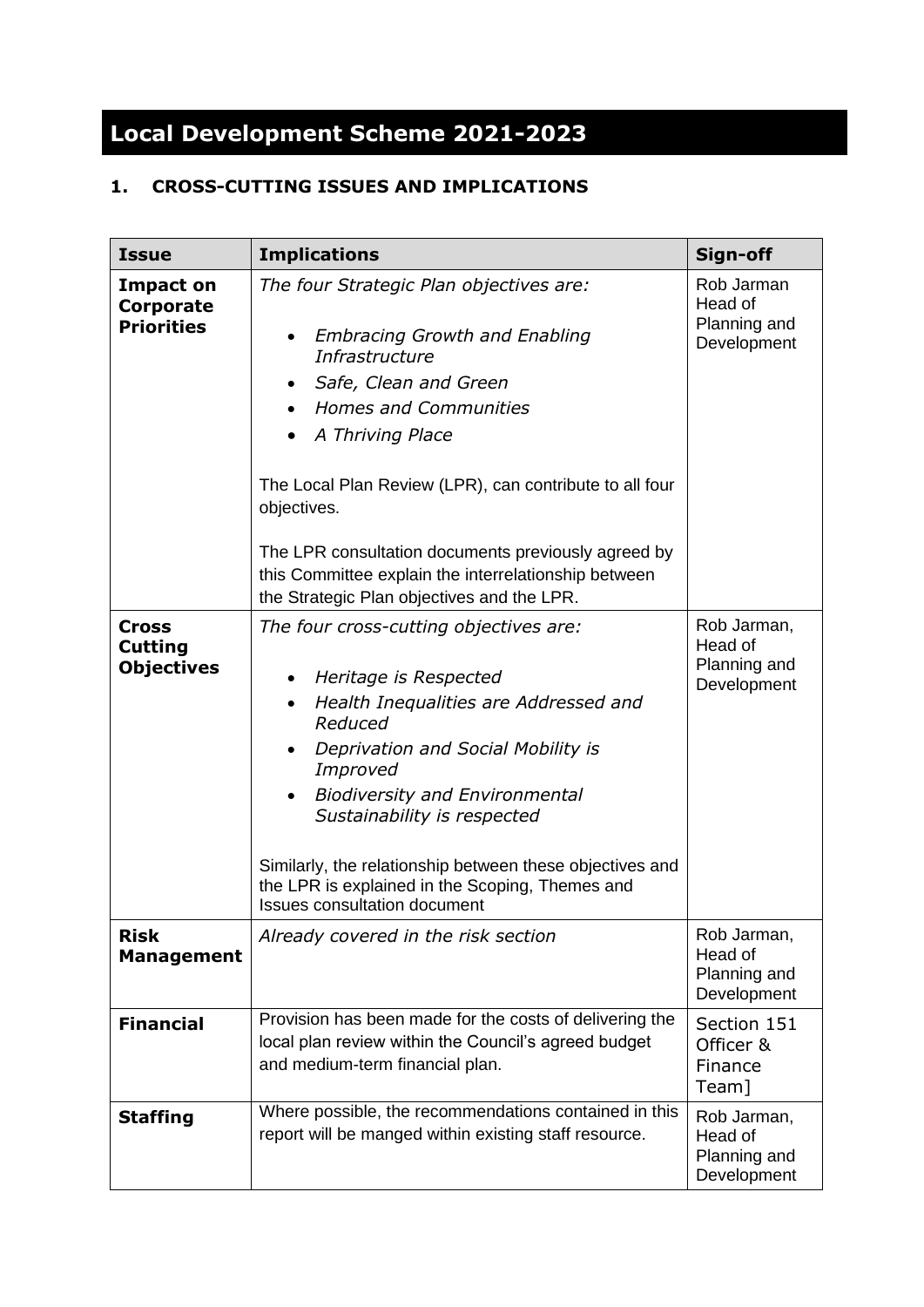| Legal                                           | Accepting the recommendations will fulfil the Council<br>duties under the Planning and Compulsory Purchase<br>Act 2004 (as amended)                                                               | Russell<br>Fitzpatrick<br><b>MKLS</b><br>(Planning)                               |
|-------------------------------------------------|---------------------------------------------------------------------------------------------------------------------------------------------------------------------------------------------------|-----------------------------------------------------------------------------------|
| <b>Privacy and</b><br>Data<br><b>Protection</b> | This report does not raise any specific privacy/data<br>protection issues at this stage                                                                                                           | Policy and<br>Information<br>Team                                                 |
| <b>Equalities</b>                               | No implications identified as part of this report and<br>recommendations. A draft impact assessment has<br>been undertaken. This is a live document that is<br>revisited as the review progresses | Policy &<br>Information<br>Manager                                                |
| <b>Public</b><br><b>Health</b>                  | The LPR will have, or has the potential to have, a<br>positive impact on population health and that of<br>individuals.                                                                            | <b>Public Health</b><br>Officer                                                   |
| <b>Crime and</b><br><b>Disorder</b>             | The LPR can potentially have a positive impact on<br>crime and disorder.                                                                                                                          | Rob Jarman,<br>Head of<br>Planning and<br>Development                             |
| <b>Procurement</b>                              | This report does not raise any specific procurement<br>issues at this stage.                                                                                                                      | Rob Jarman,<br>Head of<br>Planning and<br>Development &<br>Section 151<br>Officer |

## **2. INTRODUCTION AND BACKGROUND**

- 2.1 Significant progress has been made on the Local Plan Review, with the key milestone of Regulation 18 Preferred Approaches consultation being met in line with the approved Local Development Scheme 2020-2022 (September 2020 edition).
- 2.2 The Council is required by Section 15 of the Planning and Compulsory Purchase Act (2004) (as amended) to maintain an up to date Local Development Scheme (LDS). Changes to the LDS are proposed which would involve the Local Plan Review (LPR) Regulation 19 consultation commencing in October 2021. The updated LDS is provided as Appendix 1 to this report.
- 2.3 This report sets out the background to the work on the Local Plan Review, provides an update on the Local Plan Review and sets out the nature of changes proposed within the revised LDS.

#### **What is a Local Development Scheme?**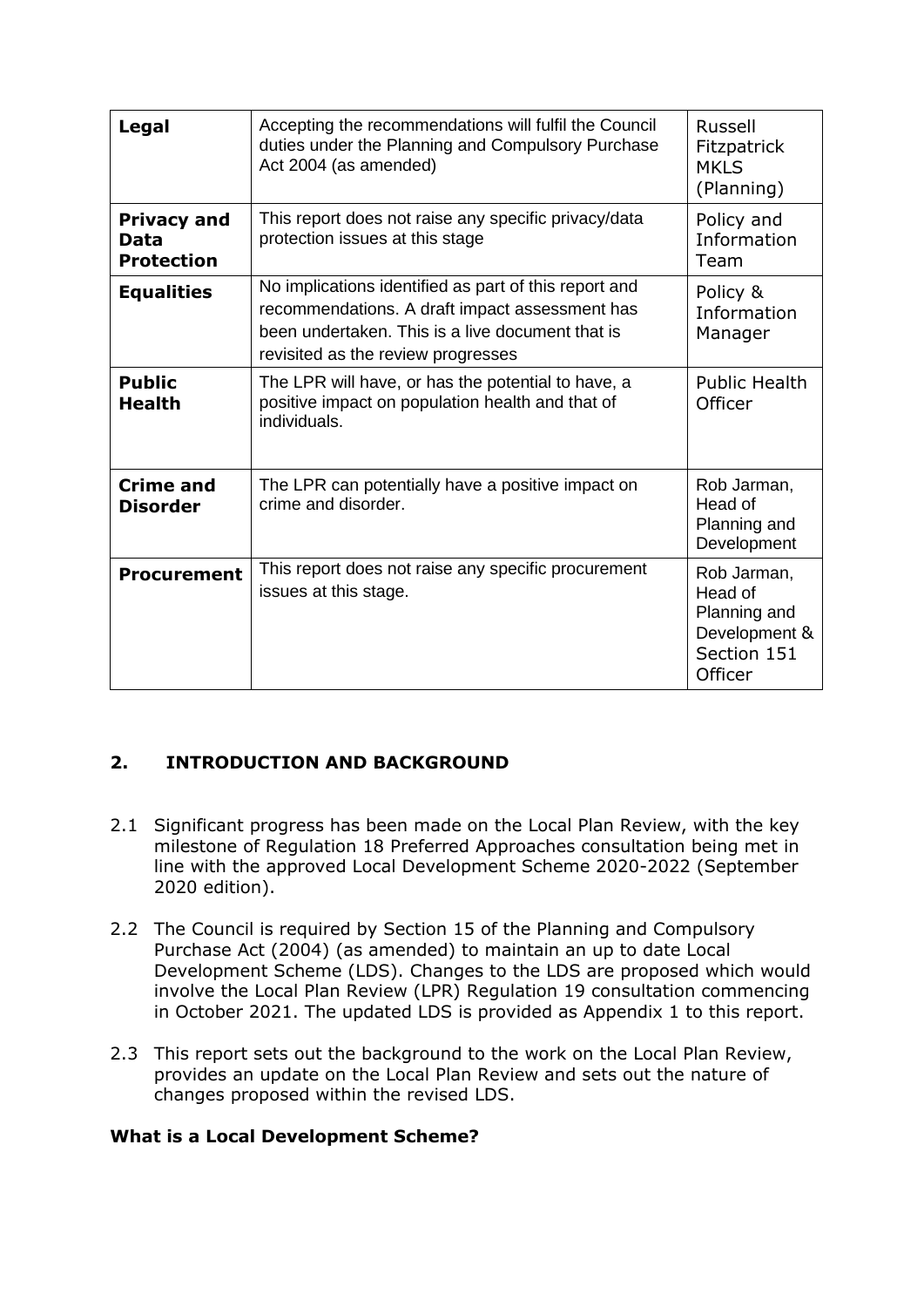2.4 The purpose of an LDS is to set out the timetable for the delivery of Council produced planning policy documents and to inform local people and stakeholders. In this case the Local Plan Review.

#### **Why is the Local Plan Review timetable changing?**

- 2.5 The previous iteration of the Local Development Scheme 2020-2022 (September 2020 edition) was approved by Full Council on 30th September 2020. The September 2020 edition was produced in response to government proposals to update the standard methodology used to calculate housing need, as well as proposed interim arrangements for the new methodology to come into effect. The changes in methodology would have significantly increased the number of houses the Borough would be required to provide.
- 2.6 In the event, the government did not continue with its proposed update to the standard methodology and reverted to the original standard methodology, meaning that the Council is required to build in the region of 1200 houses per year (updated annually).
- 2.7 Since the Local Development Scheme 2020-2022 (September 2020 edition) came into effect the Regulation 18 Preferred Approaches Consultation has taken place between  $1<sup>st</sup>$  December 2020 and  $8<sup>th</sup>$  January 2021. The Council received approximately 3,200 responses to the consultation. A large number of responses related to a variety of key areas in the Local Plan Review. The response to the consultation will help inform the Regulation 19 LPR documents.
- 2.8 Significant progress has been made on the LPR Regulation 19 documents. These are 'draft for submission' documents, meaning that these are the version of the LPR that the Local Planning Authority intends to submit for Independent Examination by an Inspector appointed by the Secretary of State. The progress includes a series of studies and topic papers that will form part of the wider evidence base for the LPR, as well as drafting of the Regulation 19 LPR documents themselves.
- 2.9 There is an inter-relationship between many components of the evidence base. For example, it is important for the implications of one specialist study to inform the potential, broader policies and proposals within the LPR documents. Good examples are transport and air quality modelling, which are feeding into a variety of policies in the Regulation 19 documents.
- 2.10 Officers are also mindful of the need to brief Members on the latest information and proposals, prior to public consultation commencing on the Regulation 19 documents and associated evidence. This includes changes to government policy with regard to affordable housing, with the introduction of First Homes, as well as emerging matters, such as biodiversity net gain.
- 2.11 Once the Regulation 19 documents are subject to publication and consultation, stakeholders, the public and others with an interest in the borough will have the opportunity to consider whether they believe the documents are sound and legally compliant. This is an important series of tests and will provide Maidstone Borough Council, as Local Planning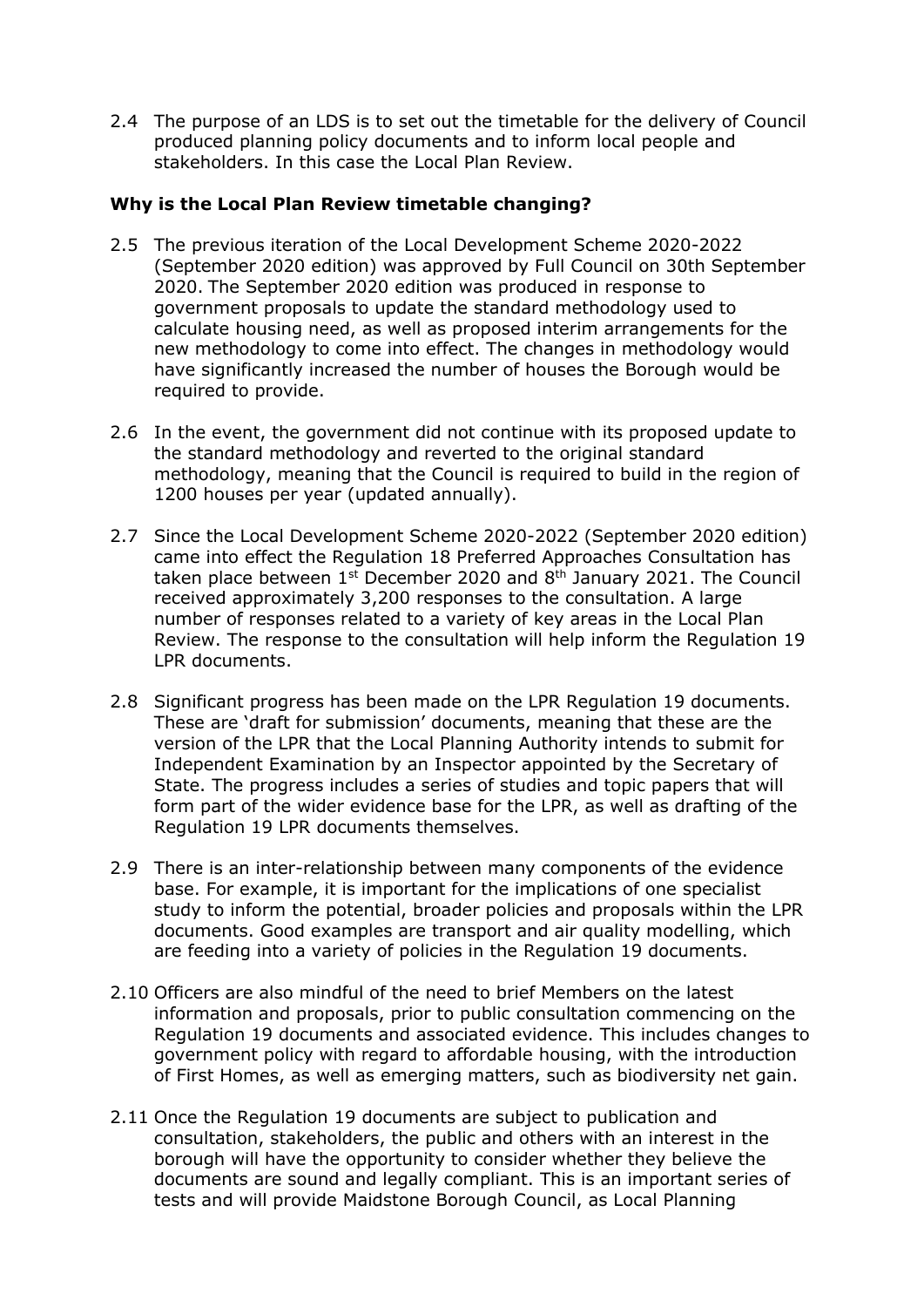Authority, important information as it seeks to proceed to submission of the documents and associated evidence base. Indeed, if, following the Regulation 19 consultation, the Council decides to undertake further work and/or consultation on the Local Plan Review, there will be associated time, resource and cost implications.

#### **How is the Local Plan Review timetable changing?**

2.12 The Local Development Scheme 2021-2023 will cover the production of the LPR from 2021-2023 (Appendix 1). The proposed changes are as follows:

| Draft Local<br>Plan Review<br>Consultation<br>(Regulation<br>19) | Submission<br>(Regulation<br>22) | Examination                  | Main<br>Modification<br>Consultation | Adoption     |
|------------------------------------------------------------------|----------------------------------|------------------------------|--------------------------------------|--------------|
| October-<br>November<br>2021                                     | March 2022                       | August-<br>September<br>2022 | November<br>2022                     | January 2023 |

- 2.13 Whilst the various benefits of changing the LPR production timetable are apparent, not completing the review of the LPR within 5 years of adoption of the 2017 Local Plan is also a consideration.
- 2.14 In this regard, the Government's planning practice guidance states, "Policies age at different rates according to local circumstances and a plan does not become out-of-date automatically after 5 years". The Council has been exceeding its targets for the 5-year housing land supply and 3-year delivery test, making up for previous under-supply and providing evidence that the policies in LP17 remain effective in that respect – a key consideration for decision makers.
- 2.15 A further consideration is the very small period of time between adoption date of October 2022 set out in the current LDS timetable versus the adoption date of January 2023, set out in the proposed LDS timetable. The 3-month delay is minimal, with the Independent Examination providing clarity to all parties regarding key components of the LPR proposals.
- 2.16 Indeed, the delays required to meet additional evidence requirements or to extend the length of the LPR Independent Examination would be far greater than the minor changes proposed to the current timetable. Accordingly, whilst it is not possible to eliminate risk from the ongoing, accelerated LPR production process, the slight delay to the Regulation 19 consultation would help keep risks in that regard to acceptable levels.
- 2.17 The current LDS is out-of-date as it includes a Regulation 19 consultation in June 2021. A note has been placed on the Council's website letting those with an interest in the Local Plan Review know that the timetable is under review and that a revised LDS is being considered by this committee.
- 2.18 The Local Development Scheme 2021-2023 will require final approval from Full Council. It is proposed to send a report to Full Council on 14<sup>th</sup> July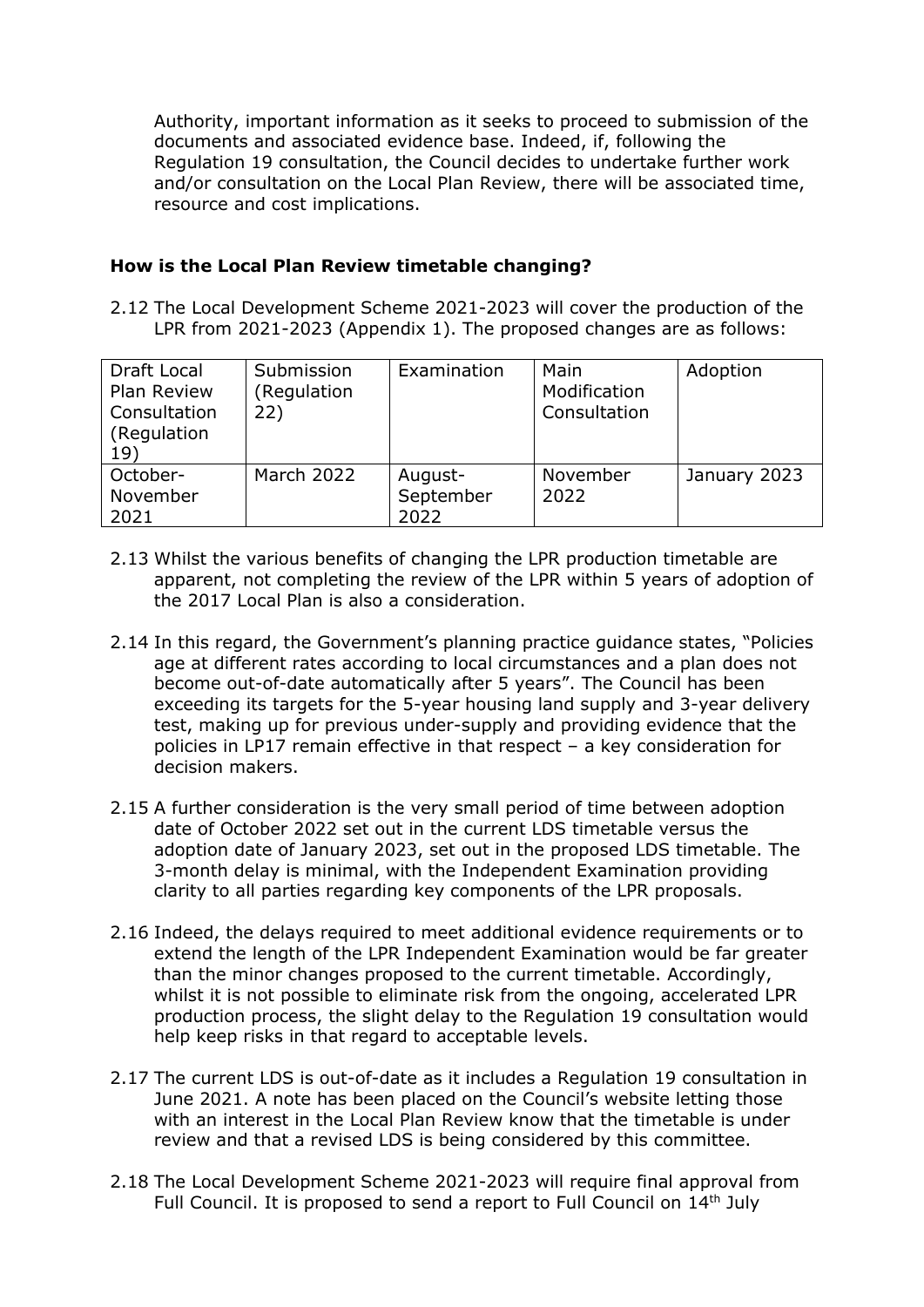2021. If approved, the revised LDS will come into effect on the same day and will supersede the Local Development Scheme 2020-2022 (September 2020 edition).

#### **3. AVAILABLE OPTIONS**

- 3.1 Option 1: The Local Development Scheme 2021-2023 is approved for adoption by Full Council. The LDS outlines the timetable for delivering the LPR, which has consideration for the Strategic Plan priorities and cross-cutting objectives.
- 3.2 Option 2: The Local Development Scheme 2021-2023 is not approved for adoption by Full Council. Under Section 15(8) of the Planning and Compulsory Purchase Act 2004 (as amended), local planning authorities must revise an LDS when it is considered appropriate. The current LDS is out-of-date and to not adopt an updated LDS will be contrary to the Planning and Compulsory Purchase Act 2004 (as amended) and would mean that the Local Planning Authority would fail its legal tests for producing the LPR.

#### **4. PREFERRED OPTION AND REASONS FOR RECOMMENDATIONS**

4.1 Option 1 is the preferred option. By adopting the Local Development Scheme 2021-2023 the Council will be compliant with Section 15 Planning and Compulsory Purchase Act 2004 (as amended), in particular Section 15(8) which outlines that local planning authorities must revise an LDS when it is considered appropriate.

#### **5. RISK**

- 5.1The recommendations contained in this report seek to ensure that the risks associated with the production of the LPR are minimised. The recommendations have regard to the legal requirements of producing an LPR in accordance with an up-to-date LDS and also the desire for the LPR to meet the government tests of soundness at Independent Examination.
- 5.2The revised timetable does not eliminate risk of the LPR being found unsound. However, it would help keep risks in that regard to acceptable levels.

#### **6. NEXT STEPS: COMMUNICATION AND IMPLEMENTATION OF THE DECISION**

6.1 If approved by Full Council, the Local Development Scheme 2021-2023 will be published on the website. The delivery of the Local Plan Review against milestones in the LDS will be monitored through the Authority Monitoring Report, which is published each year.